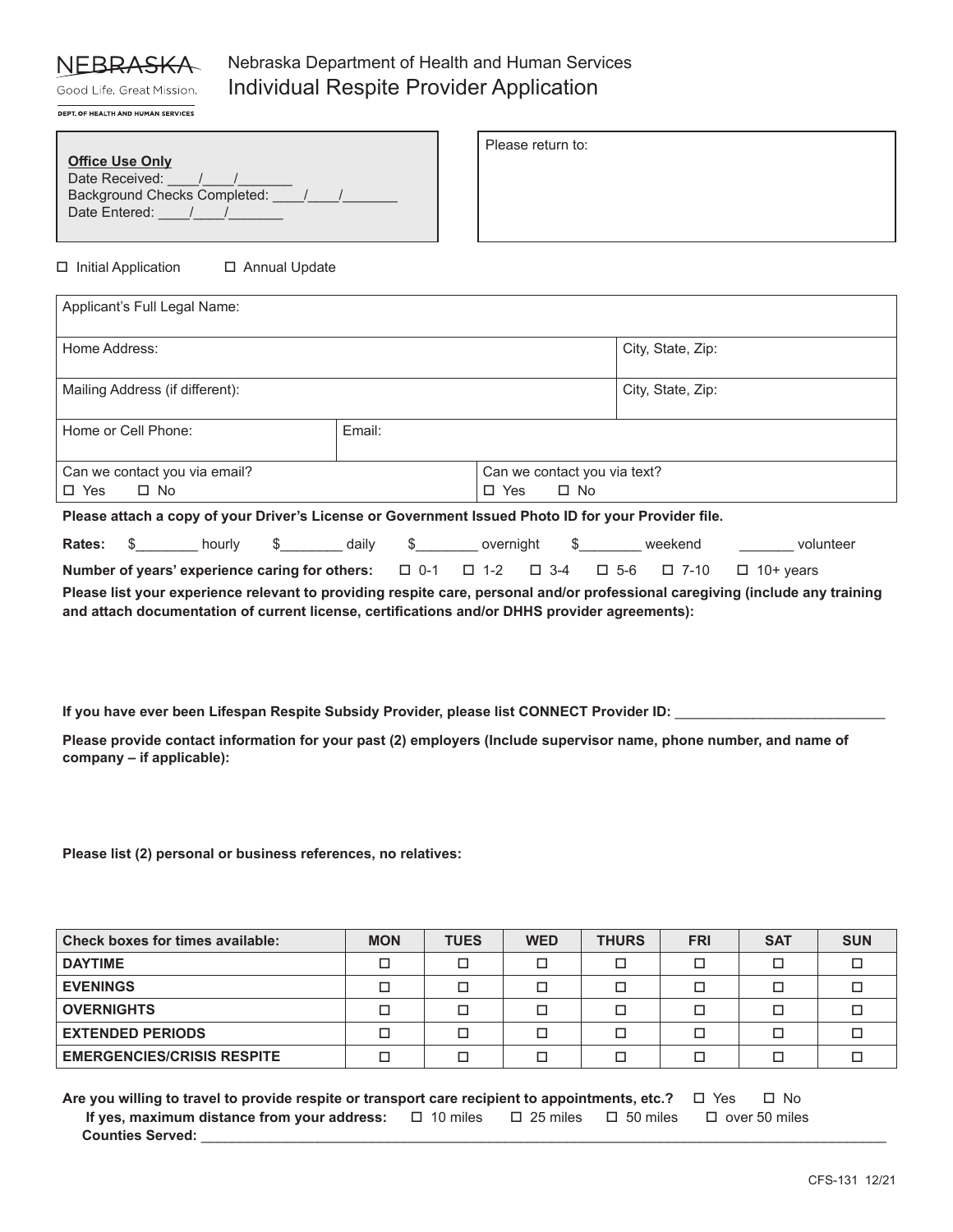| Please check types of care you are willing to provide: |                                           |                                                                                                            |                          |                                |  |  |  |  |  |
|--------------------------------------------------------|-------------------------------------------|------------------------------------------------------------------------------------------------------------|--------------------------|--------------------------------|--|--|--|--|--|
| □ Non-skilled Companion                                |                                           | □ Skilled Nursing                                                                                          |                          |                                |  |  |  |  |  |
| Please check where you are willing to provide respite: |                                           |                                                                                                            |                          |                                |  |  |  |  |  |
| □ Care Recipient's Home                                |                                           | □ Provider's Home                                                                                          | $\Box$ Community Setting |                                |  |  |  |  |  |
|                                                        |                                           | Please check Activities of Daily Living (ADLs) you are you willing to work with:                           |                          |                                |  |  |  |  |  |
| $\Box$ Toileting                                       | $\square$ Bathing                         | $\square$ Dietary                                                                                          | $\Box$ Grooming          |                                |  |  |  |  |  |
| $\Box$ Mobility                                        | $\square$ Transferring<br>$\Box$ Dressing |                                                                                                            |                          |                                |  |  |  |  |  |
|                                                        |                                           | Please check the Emotional and Behavioral Impairments you are willing to work with:                        |                          |                                |  |  |  |  |  |
| $\square$ ADD/ADHD                                     |                                           | $\Box$ Hyperactivity                                                                                       |                          | □ Reactive Attachment Disorder |  |  |  |  |  |
| $\Box$ Anxiety                                         |                                           | □ Mental Disorders                                                                                         |                          | □ Self-Abusive                 |  |  |  |  |  |
| □ Depression                                           |                                           | □ Oppositional Defiant Disorder                                                                            |                          | □ Temper Tantrums              |  |  |  |  |  |
| $\Box$ Fetal Alcohol Syndrome                          |                                           | □ Physically Aggressive                                                                                    |                          |                                |  |  |  |  |  |
|                                                        |                                           | Please check the Medical and Health Impairments and/or Specific Disabilities you are willing to work with: |                          |                                |  |  |  |  |  |
| □ ALS/Lou Gehrig's Disease                             |                                           | □ Cerebral Palsy                                                                                           |                          | □ Seizure Disorder             |  |  |  |  |  |
| □ Alzheimer's/Dementia                                 |                                           | $\Box$ Diabetes                                                                                            |                          | □ Severe Allergies             |  |  |  |  |  |
| □ Autism/Autism Spectrum Disorder                      |                                           | □ Feeding Tube                                                                                             |                          | □ Speech and Language Delays   |  |  |  |  |  |
| $\Box$ Arthritis or Other Joint Problems               |                                           | □ Hearing Impairment/Hearing Aids                                                                          |                          | □ Spinal Cord                  |  |  |  |  |  |
| □ Blood problems, such as Anemia or                    |                                           | □ Heart Problems                                                                                           |                          | □ Stiff Person's Syndrome      |  |  |  |  |  |
| Sickle Cell Disease                                    |                                           | □ Intellectual Disability/Developmental Delay                                                              |                          | $\Box$ Stroke                  |  |  |  |  |  |
| □ Breathing problems such as Asthma,                   |                                           | □ Multiple Sclerosis                                                                                       |                          | □ Tracheotomy                  |  |  |  |  |  |
| COPD or Cystic Fibrosis                                |                                           | □ Muscular Dystrophy                                                                                       |                          | □ Traumatic Brain Injury       |  |  |  |  |  |
| □ Cancer                                               |                                           | □ Paraplegia/Quadriplegia                                                                                  |                          | □ Visual Impairment            |  |  |  |  |  |
| □ Catheter Care                                        |                                           | □ Parkinson's Disease                                                                                      |                          |                                |  |  |  |  |  |
|                                                        |                                           | Please check the ages you are willing to work with (check all that apply):                                 |                          |                                |  |  |  |  |  |
| $\Box$ 0-2 years                                       | $\Box$ 19-35 years                        | $\Box$ 65-74 years                                                                                         | $\Box$ All Ages          |                                |  |  |  |  |  |
| $\square$ 3-5 years                                    | $\Box$ 36-50 years                        | $\square$ 75-84 years                                                                                      |                          |                                |  |  |  |  |  |
| $\Box$ 6-18 years                                      | $\Box$ 51-64 years                        | $\Box$ 85 and over                                                                                         |                          |                                |  |  |  |  |  |
|                                                        |                                           | Please check the ages you are willing to work with (check all that apply):                                 |                          |                                |  |  |  |  |  |
| $\square$ English                                      |                                           | □ Other (please list)                                                                                      |                          |                                |  |  |  |  |  |
|                                                        |                                           | How did you hear about the Nebraska Lifespan Respite Network? (check all that apply)                       |                          |                                |  |  |  |  |  |
| $\square$ Presentation                                 |                                           | □ Brochure/Poster                                                                                          | □ Friend/Relative        |                                |  |  |  |  |  |
| $\Box$ Newspaper                                       |                                           | $\Box$ Newsletter                                                                                          | $\Box$ Internet          |                                |  |  |  |  |  |
| □ TV/Cable/Radio (please circle)                       |                                           | $\Box$ Referral                                                                                            | $\Box$ Other             |                                |  |  |  |  |  |
|                                                        |                                           |                                                                                                            |                          |                                |  |  |  |  |  |

**If you are providing respite in your home, the following information must be completed and signed by any person age 19 or older living in the household, even if they are not applying to provide respite. If you are providing respite outside of your home, only the applicant needs to complete and sign. Attach additional sheets if needed.**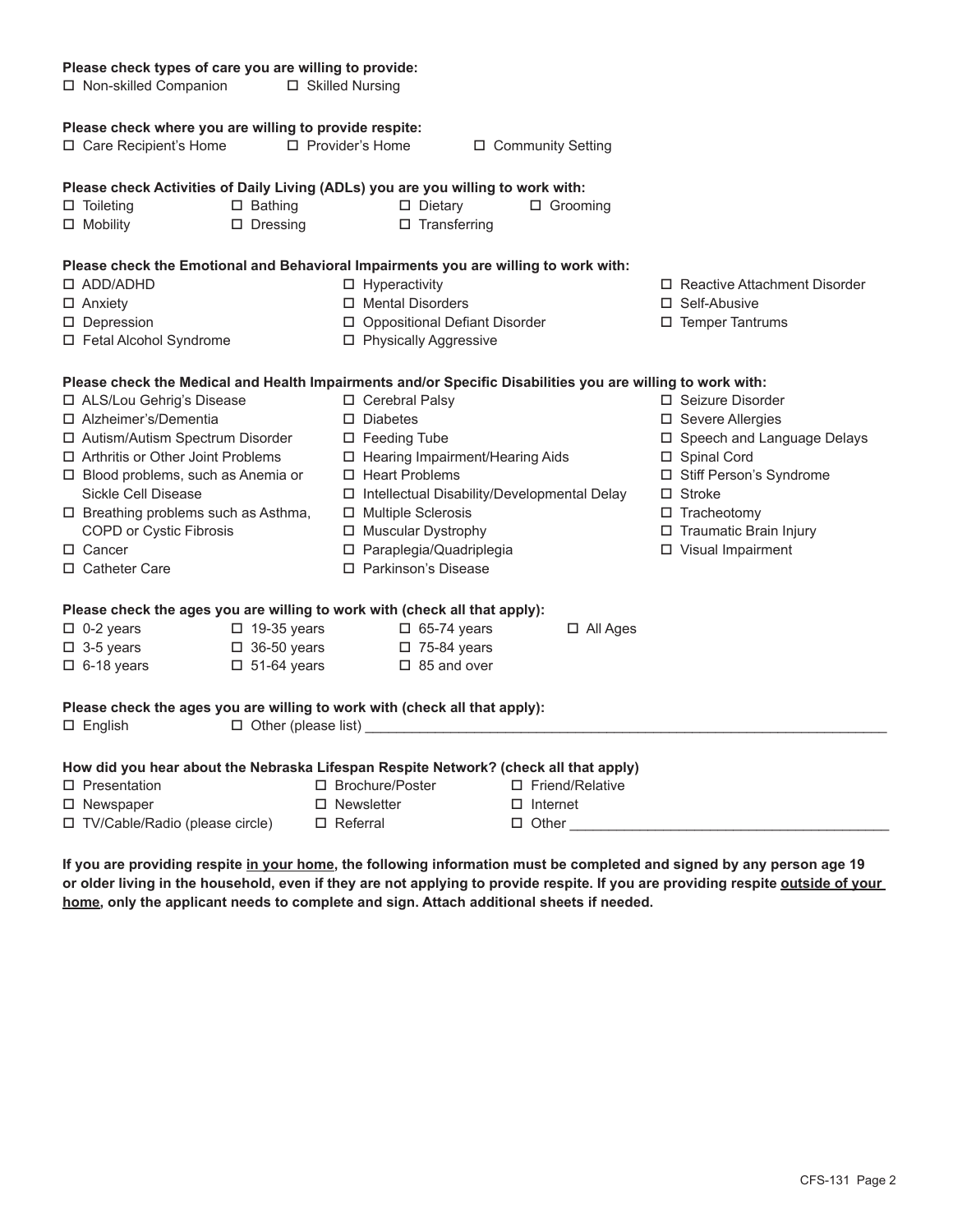#### **Nebraska Lifespan Respite Network Provider Standards:**

By signing this Application the Applicant understands that as a condition of applying to be a Lifespan Respite Network-Approved Provider, compliance with Provider Standards is required:

- 1. Ensure individual provider, age 14 or older if providing respite care, or agency staff person having direct care recipient contact has been cleared with the DHHS Child Abuse/Neglect Central Registry, the DHHS Adult Protective Services Central Registry, State Patrol Sexual Offenders Registry and the State Patrol Criminal History Check. Agency applicant will maintain results of these checks in the employee personnel files and make available to the Department.
- 2. Agency provider is licensed and/or certified as required by state law.
- 3. Provide respite services as an independent contractor recognizing that the provider is not an employee of the Department or State.
- 4. Respect the care recipient's rights to confidentiality and safeguard confidential information.
- 5. Acknowledge responsibility for the care recipient's safety and property.
- 6. Have knowledge, experience, and / or skills to perform the task(s) agreed upon to safely provide respite care.
- 7. Assure that any suspected abuse or neglect will be immediately reported to law enforcement and / or the Abuse-Neglect hotline (1-800-652-1999).
- 8. In accordance with Title 464 NAC 1.019.01 DEPARTMENT DISCRETION. The Department retains the authority to deny payment to a recipient's choice of provider in the following circumstances:
	- a. The provider engages in fraudulent billing;
	- b. The provider has committed fraud in other Department programs;
	- c. The provider has been convicted of abuse or neglect of a vulnerable adult or child;
	- d. The provider has been convicted of a violent crime;
	- e. The provider has been convicted of child pornography;
	- f. The provider has been convicted of domestic abuse or assault;
	- g. The provider has been convicted of shoplifting after age 19 and within the last three years;
	- h. The provider has a conviction for felony fraud in the past 10 years;
	- i. The provider has a conviction for misdemeanor fraud in the past five years;
	- j. The provider has a conviction for possession controlled substances within the last 10 years;
	- k. The provider has a conviction for manufacturing of a controlled substances within the last 10 years;
	- l. The provider has a conviction for prostitution or solicitation of prostitution within the last five years;
	- m. The provider has a conviction for robbery or burglary within the last 10 years;
	- n. The provider has a conviction for rape or sexual assault;
	- o. The provider is a registered or required to be registered on a State or National Sex Offender Registry or Repository;
	- p. The provider has a conviction for any crime against a child or vulnerable adult;
	- q. The provider has a conviction for kidnapping;
	- r. The provider has a conviction for animal cruelty, abuse, or neglect;
	- s. The provider has a conviction for arson;
	- t. The provider has convictions for driving under the influence within the last five years;
	- u. The provider has two or more pending driving under the influence charges; or
	- v. The provider has convictions for any other crimes jeopardizing the safety of a child or vulnerable adult.

I certify that I have read and understand the standards as stated and referenced above and agree to comply with all Provider Standards.

| <b>Applicant Signature</b> | <b>Printed Name</b> | Date (Month, Day, Year) |
|----------------------------|---------------------|-------------------------|
| Household Member Signature | <b>Printed Name</b> | Date (Month, Day, Year) |
| Household Member Signature | <b>Printed Name</b> | Date (Month, Day, Year) |

**I give permission to include my information on the Official Nebraska Government Website, Nebraska Resource and Referral**  System (NRRS) Provider Listing for Respite Resources. If you mark "NO" your information will remain private through the <br>Nebraska Lifespan Respite Network secure online system. □ Yes □ No **Nebraska Lifespan Respite Network secure online system.**  $\Box$  Yes

**A completed DHHS "Agency Request for Information from the Nebraska Adult and Child Abuse and Neglect Register/ Registry" Form CSE-72 MUST BE ATTACHED.**